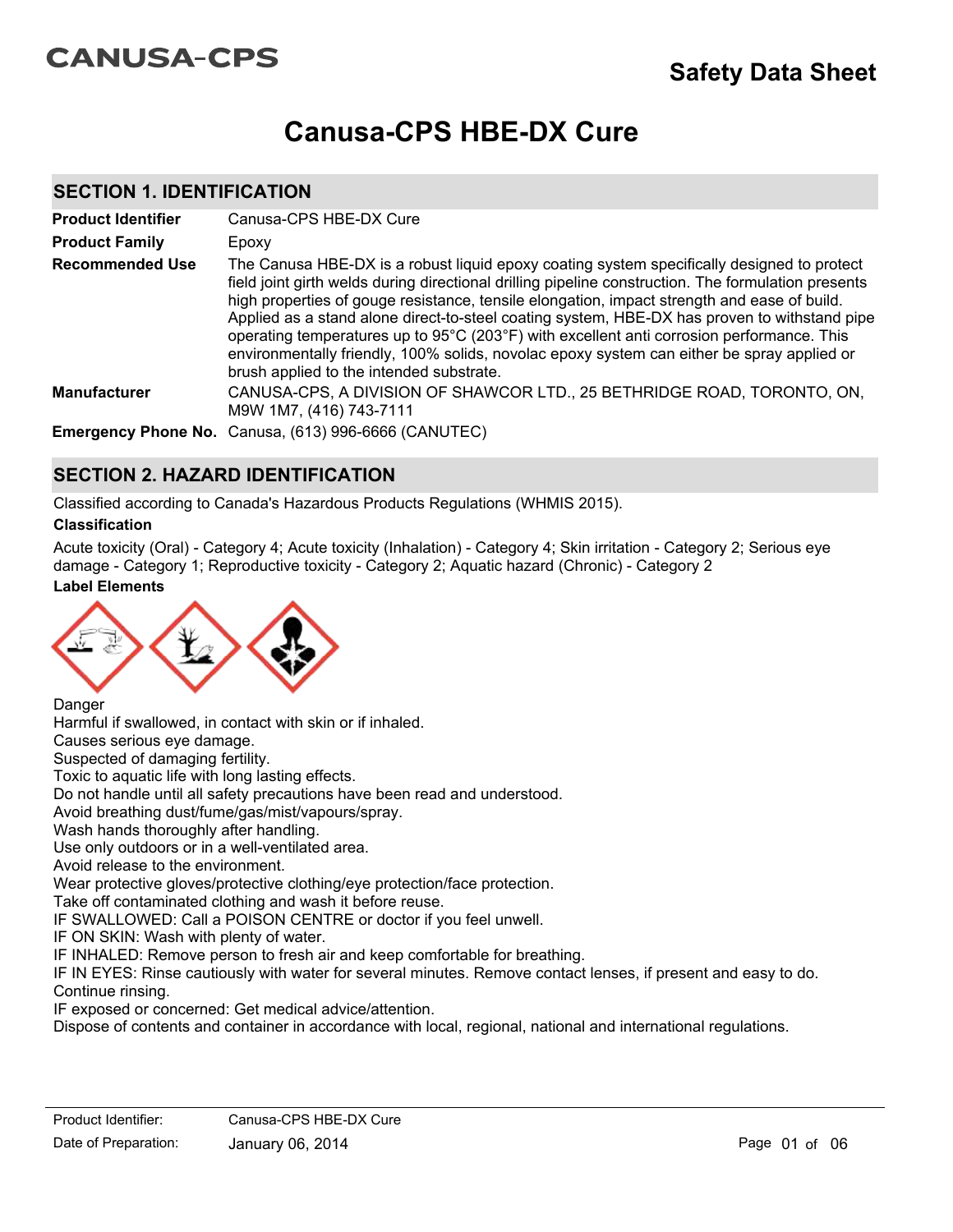# **SECTION 3. COMPOSITION/INFORMATION ON INGREDIENTS**

| Mixture:                                        |                |             |                          |
|-------------------------------------------------|----------------|-------------|--------------------------|
| <b>Chemical Name</b>                            | <b>CAS No.</b> | $\%$        | <b>Other Identifiers</b> |
| <b>AMINOETHYLPIPERAZINE</b>                     | 140-31-8       | $10 - 50$   |                          |
| PHENOL 4,4'- (1-METHYLETHYLIDENE)BIS-           | 80-05-7        | $7 - 30$    |                          |
| 4-Nonylphenol, branched (mixed isomers)         | 84852-15-3     | $7 - 20$    |                          |
| Benzyl alcohol                                  | $100 - 51 - 6$ | $1 - 20$    |                          |
| Benzylamine, N, N-dimethyl-                     | $103 - 83 - 3$ | $1 - 10$    |                          |
| Ethylenediamine, N-(3-(trimethoxysilyl)propyl)- | 1760-24-3      | $0.1 - 2.5$ |                          |
| 1,3-Phenylenebismethylamine                     | 1477-55-0      | ~10         |                          |
| Amines, polyethylenepoly-                       | 68131-73-7     | $5$         |                          |
| Tetraethylenepentamine                          | 112-57-2       | $<$ 1       |                          |
| Triethylenetetramine                            | 112-24-3       | < 0.1       |                          |

# **SECTION 4. FIRST-AID MEASURES**

### **First-aid Measures**

### **Inhalation**

Move to fresh air. If symptoms persist seek medical attention.

### **Skin Contact**

Take off contaminated clothing, shoes and leather goods (e.g. watchbands, belts). Immediately wash gently and thoroughly with lukewarm, gently flowing water and mild soap for 15-20 minutes.

### **Eye Contact**

Immediately rinse the contaminated eye(s) with lukewarm, gently flowing water for 15-20 minutes, while holding the eyelid(s) open. Get medical attention.

#### **Ingestion**

Do not induce vomiting. Immediately call a Poison Centre or doctor.

# **SECTION 5. FIRE-FIGHTING MEASURES**

#### **Extinguishing Media**

#### **Suitable Extinguishing Media**

Carbon dioxide, dry chemical powder, appropriate foam, water spray or fog.

#### **Specific Hazards Arising from the Product**

Oxides of carbon and nitrogen; carboxylic acids; aldehydes.

#### **Special Protective Equipment and Precautions for Fire-fighters**

Do not use direct stream of water.

Self-contained breathing apparatus and full protective clothing.

# **SECTION 6. ACCIDENTAL RELEASE MEASURES**

#### **Personal Precautions, Protective Equipment, and Emergency Procedures**

Eliminate all ignition sources if safe to do so. Use the personal protective equipment recommended in Section 8 of this safety data sheet.

#### **Environmental Precautions**

Do not allow into any sewer, on the ground or into any waterway.

### **Methods and Materials for Containment and Cleaning Up**

Contain and soak up spill with absorbent that does not react with spilled product. Dispose of in compliance with applicable legislation.

| Product Identifier:  | Canusa-CPS HBE-DX Cure |
|----------------------|------------------------|
| Date of Preparation: | January 06, 2014       |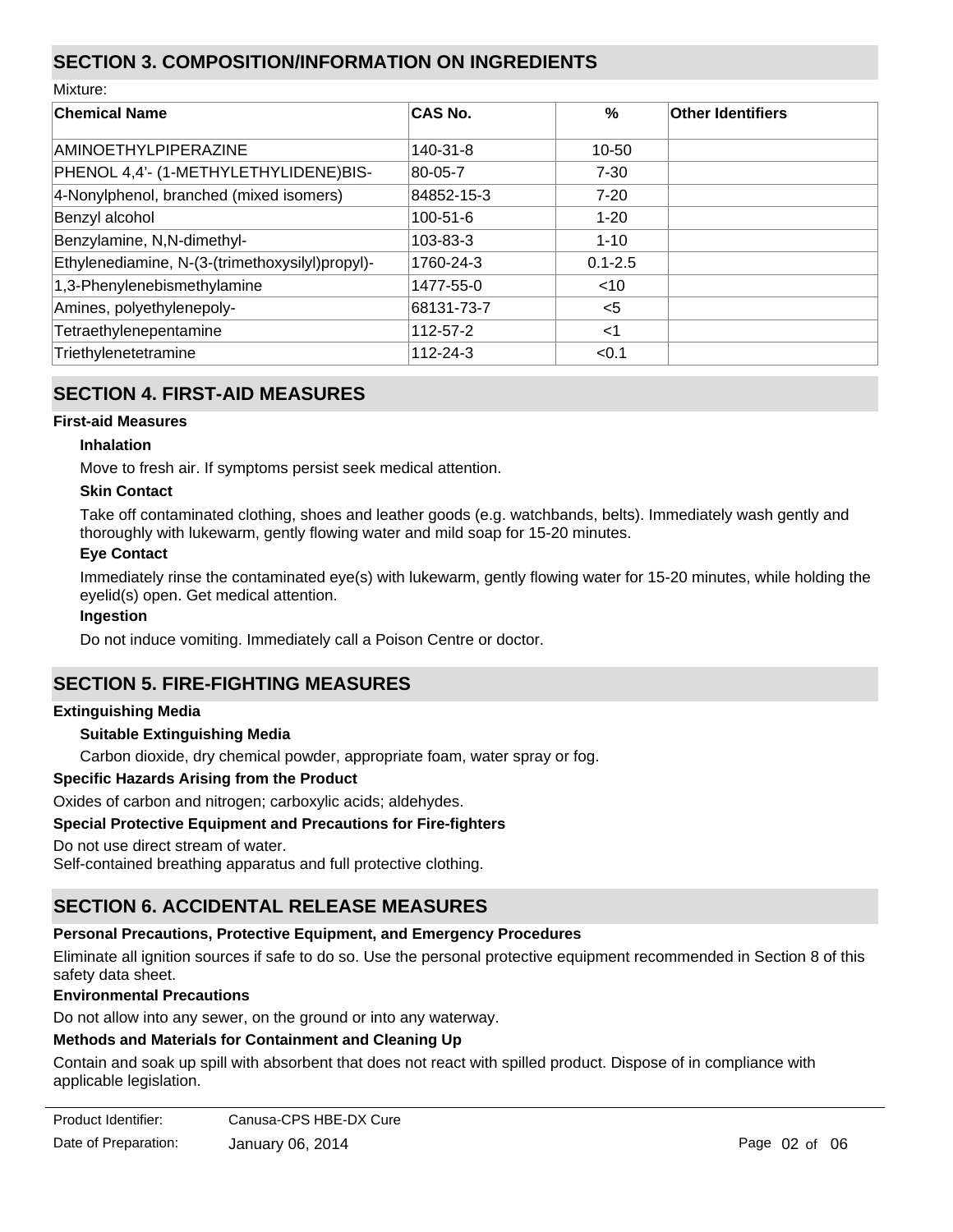# **SECTION 7. HANDLING AND STORAGE**

### **Precautions for Safe Handling**

Wear appropriate PPE.

### **Conditions for Safe Storage**

Store in an area that is: cool, dry. Adequate general ventilation is recommended; local ventilation if in a confined or restricted area.

### **SECTION 8. EXPOSURE CONTROLS/PERSONAL PROTECTION**

#### **Control Parameters**

|                                          |                            | <b>ACGIH TLV®</b> |                            | <b>OSHA PEL</b> |            | <b>AIHA WEEL</b> |  |
|------------------------------------------|----------------------------|-------------------|----------------------------|-----------------|------------|------------------|--|
| <b>Chemical Name</b>                     | <b>TWA</b>                 | <b>STEL</b>       | <b>TWA</b>                 | <b>Ceiling</b>  | 8-hr TWA   | <b>TWA</b>       |  |
| PHENOL 4,4'-<br>(1-METHYLETHYLIDENE)BIS- | <b>Not</b><br>lestablished |                   | <b>Not</b><br>lestablished |                 |            |                  |  |
| Benzyl alcohol                           | <b>Not</b><br>lestablished |                   | <b>Not</b><br>established  |                 | $10$ ppm   |                  |  |
| Triethylenetetramine                     | <b>Not</b><br>established  |                   | <b>Not</b><br>established  |                 | 1 ppm Skin |                  |  |

### **Appropriate Engineering Controls**

General ventilation is usually adequate. Use local exhaust ventilation, if general ventilation is not adequate to control amount in the air.

### **Individual Protection Measures**

### **Eye/Face Protection**

Wear chemical safety goggles. Wear chemical safety goggles and face shield when contact is possible.

#### **Skin Protection**

Wear chemical protective clothing e.g. gloves, aprons, boots. Suitable materials are: butyl rubber, Viton®, neoprene rubber. The following materials should NOT be used: natural rubber, nitrile rubber.

#### **Respiratory Protection**

Wear a NIOSH approved air-purifying respirator with an organic vapour cartridge.

# **SECTION 9. PHYSICAL AND CHEMICAL PROPERTIES**

### **Basic Physical and Chemical Properties**

| Green.                 |
|------------------------|
| Ammonia-like           |
| 1.031                  |
| Not available in water |
|                        |
| Liquid                 |
|                        |

# **SECTION 10. STABILITY AND REACTIVITY**

#### **Possibility of Hazardous Reactions**

Hazardous polymerizations will not occur.

#### **Incompatible Materials**

Avoid strong acids and oxidizers.

#### **Hazardous Decomposition Products**

Oxides of carbon and nitrogen. Carboxylic acids. Aldehydes.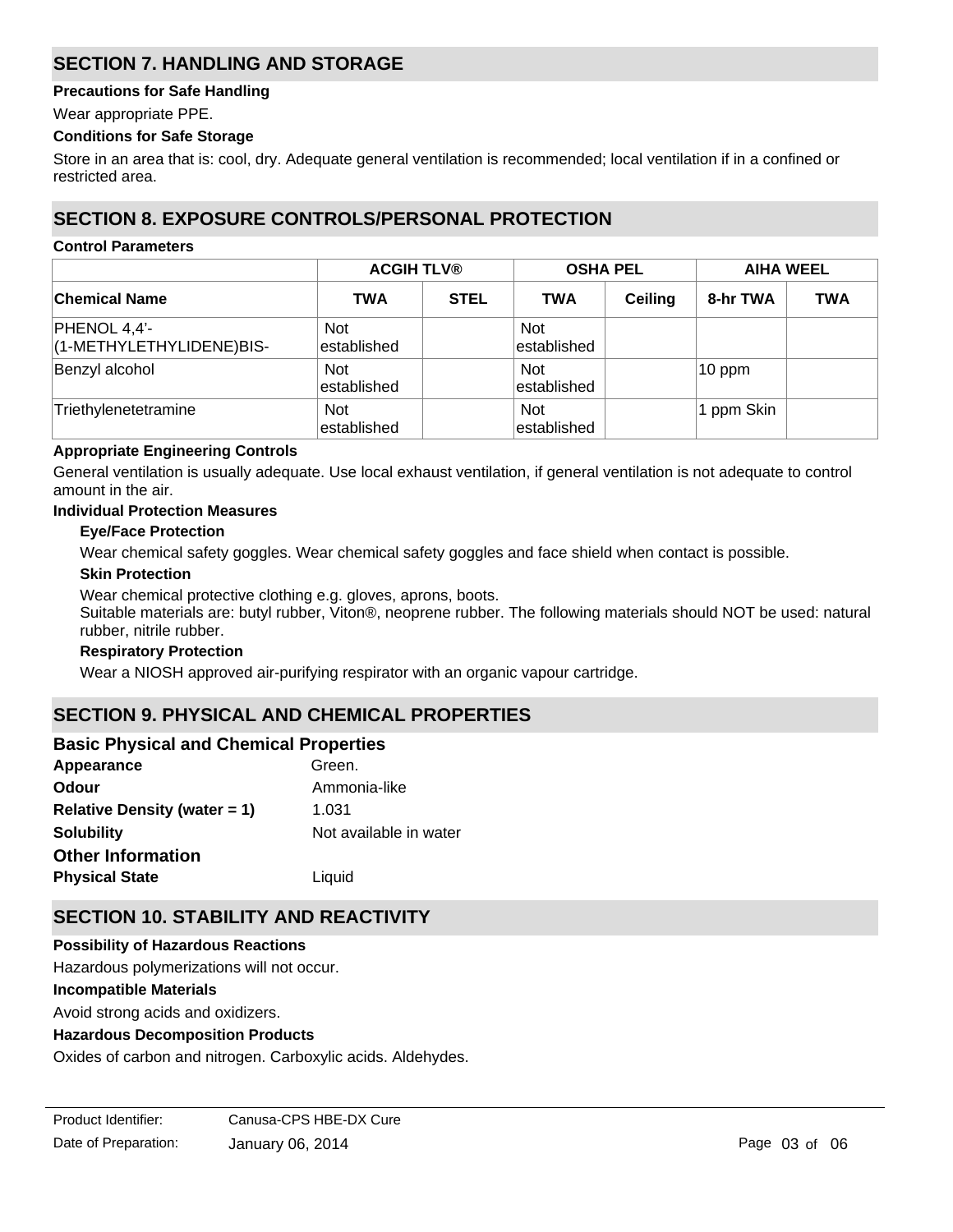# **SECTION 11. TOXICOLOGICAL INFORMATION**

### **Likely Routes of Exposure**

Inhalation; skin contact; eye contact; ingestion.

### **Acute Toxicity**

| <b>Chemical Name</b>                               | <b>LC50</b>                                                | LD50 (oral)             | LD50 (dermal)             |
|----------------------------------------------------|------------------------------------------------------------|-------------------------|---------------------------|
| <b>AMINOETHYLPIPERAZINE</b>                        |                                                            | 2140 mg/kg (rat)        | 880 mg/kg (rabbit)        |
| PHENOL 4,4'-<br>(1-METHYLETHYLIDENE)<br>BIS-       |                                                            | 3300 mg/kg (female rat) | 3600 mg/kg (rabbit)       |
| Benzyl alcohol                                     | $> 4168 - 5400$ mg/m3 (rat)<br>(4-hour exposure) (aerosol) | 1230-1580 mg/kg (rat)   | < 5250 mg/kg (guinea pig) |
| Benzylamine, N,N-dimethyl-                         |                                                            | 265 mg/kg (rat)         | 1660 mg/kg (rabbit)       |
| Ethylenediamine,<br>N-(3-(trimethoxysilyl)propyl)- |                                                            | 2413 mg/kg (rat)        | 2009 mg/kg (rat)          |
| Tetraethylenepentamine                             |                                                            | 3990 mg/kg (rat)        | 660 mg/kg (rabbit)        |
| 4-Nonylphenol, branched<br>(mixed isomers)         |                                                            | 1300 mg/kg (rat)        |                           |
| 3-Phenylenebismethylamine                          | 700 ppm (rat) (1-hour<br>exposure)                         | 930 mg/kg (rat)         | 2000 mg/kg (rabbit)       |
| Triethylenetetramine                               |                                                            | 4340-2500 mg/kg (rat)   | 805-550 mg/kg (rabbit)    |

# **Serious Eye Damage/Irritation**

May cause irritation and burns.

# **STOT (Specific Target Organ Toxicity) - Single Exposure**

### **Inhalation**

May cause irritation. May damage contacted tissue and produce scarring.

### **Skin Absorption**

May cause irritation. May cause burns. May cause allergic reaction.

#### **Ingestion**

Harmful if swallowed.

### **Respiratory and/or Skin Sensitization**

Sensitization may occur following exposure to the liquid or vapour.

### **Carcinogenicity**

| <b>Chemical Name</b>                               | <b>IARC</b>       | <b>ACGIH®</b>  | NTP        | <b>OSHA</b> |
|----------------------------------------------------|-------------------|----------------|------------|-------------|
| AMINOETHYLPIPERAZINE                               | Not Listed        | Not designated | Not Listed | Not Listed  |
| PHENOL 4,4'-<br>(1-METHYLETHYLIDENE)<br>BIS-       | <b>Not Listed</b> | Not Listed     | Not Listed | Not Listed  |
| Benzyl alcohol                                     | Not Listed        | Not Listed     | Not Listed |             |
| Benzylamine, N,N-dimethyl-                         | Not Listed        | Not designated | Not Listed | Not Listed  |
| Ethylenediamine,<br>N-(3-(trimethoxysilyl)propyl)- | <b>Not Listed</b> | Not designated | Not Listed | Not Listed  |
| Tetraethylenepentamine                             | Not Listed        | Not Listed     | Not Listed | Not Listed  |
| 4-Nonylphenol, branched<br>(mixed isomers)         | Not Listed        | Not designated | Not Listed | Not Listed  |
| Amines, polyethylenepoly-                          | Not Listed        | Not Listed     | Not Listed | Not Listed  |
| 1,                                                 | Not Listed        | Not designated | Not Listed | Not Listed  |

**Product Identifier:** 

Canusa-CPS HBE-DX Cure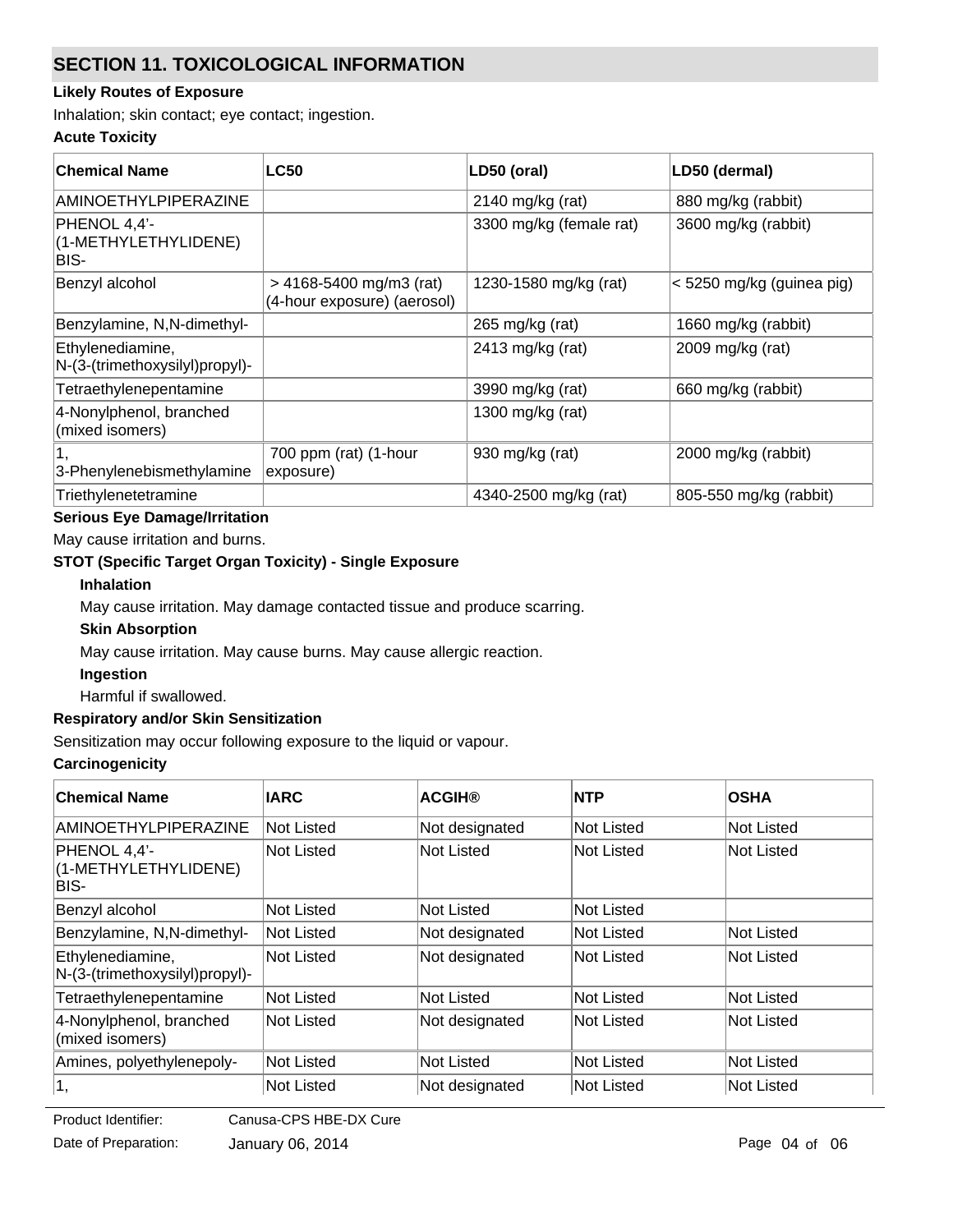| 3-Phenylenebismethylamine |             |             |             |             |
|---------------------------|-------------|-------------|-------------|-------------|
| Triethylenetetramine      | ∣Not Listed | INot Listed | 'Not Listeo | ∣Not Listed |

### **Reproductive Toxicity**

### **Sexual Function and Fertility**

May cause effects on sexual function and/or fertility.

### **SECTION 12. ECOLOGICAL INFORMATION**

### **Ecotoxicity**

May be toxic to aquatic organisms. May cause long-term adverse effects in the aquatic environment.

### **Acute Aquatic Toxicity**

| <b>Chemical Name</b>                                | <b>LC50 Fish</b>                                                                                   | <b>EC50 Crustacea</b>                                              | <b>ErC50 Aquatic</b><br><b>Plants</b> | ErC50 Algae |
|-----------------------------------------------------|----------------------------------------------------------------------------------------------------|--------------------------------------------------------------------|---------------------------------------|-------------|
| AMINOETHYLPIPERAZIN<br>Е                            | 2190 mg/L<br>(Pimephales<br>promelas (fathead<br>minnow); 96-hour;<br>flow-through)                |                                                                    |                                       |             |
| PHENOL 4,4'-<br>$(1 -$<br>METHYLETHYLIDENE)<br>BIS- | 4.6 mg/L<br>(Pimephales<br>promelas (fathead<br>minnow); 48-hour;<br>fresh water;<br>flow-through) | $2.7$ mg/L<br>(Selenastrum<br>capricornutum<br>$(algae); 96-hour)$ |                                       |             |
| Benzyl alcohol                                      | 770 mg/L<br>(Pimephales<br>promelas (fathead<br>minnow); 48-hour;<br>fresh water; static)          | mg/L (Daphnia<br>magna (water flea);<br>48-hour)                   |                                       |             |

# **SECTION 13. DISPOSAL CONSIDERATIONS**

#### **Disposal Methods**

Dispose of as hazardous waste. Dispose of in compliance with all federal, state, provincial, municipal and local legislation.

### **SECTION 14. TRANSPORT INFORMATION**

| <b>Regulation</b> | UN No. | <b>Proper Shipping Name</b>      | <b>Transport Hazard</b><br>Class(es) | <b>Packing</b><br>Group |
|-------------------|--------|----------------------------------|--------------------------------------|-------------------------|
| Canadian TDG      | 2735   | Amines, Liquid, Corrosive, N.O.S | Class 8                              | $\mathbf{II}$           |

**Special Precautions** Not applicable

**Transport in Bulk According to Annex II of MARPOL 73/78 and the IBC Code** Not applicable

# **SECTION 15. REGULATORY INFORMATION**

### **Safety, Health and Environmental Regulations**

The regulatory information provided is not intended to be comprehensive. Other local, state, provincial, federal international or country specific regulations may apply to this material.

# **SECTION 16. OTHER INFORMATION**